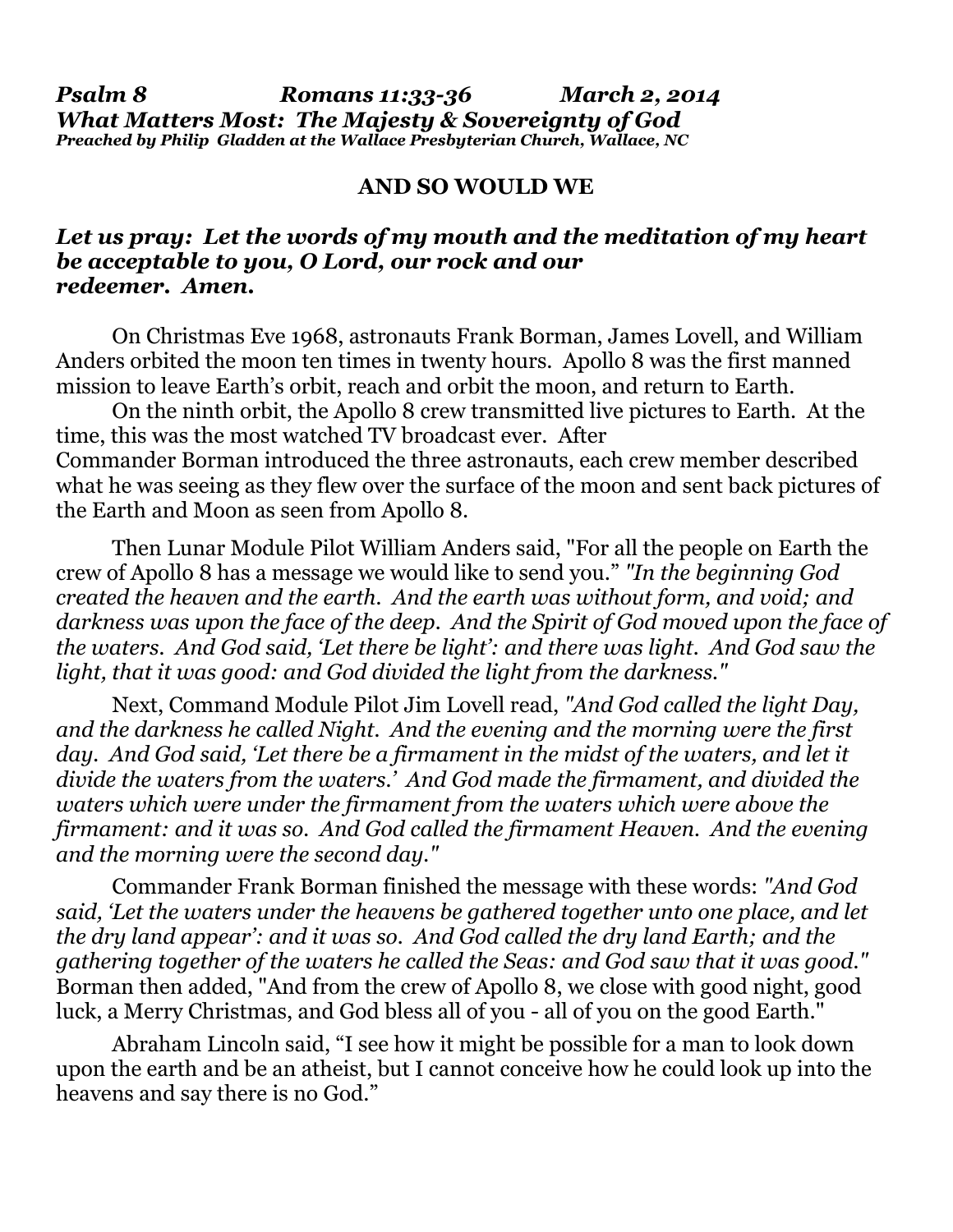Isn't that exactly what David says in Psalm 8, "O Lord, our Sovereign, how majestic is your name in all the earth! When I look at your heavens, the work of your fingers, the moon and the stars that you have established; what are human beings that you are mindful of them, mortals that you care for them?"

 At 5:15 a.m. on Sunday, June 23 of last year, I was 1100 miles south of the equator, in Lusaka, Zambia. I was standing in Dustin and Sherri Ellington's backyard, waiting to get in Dustin's car for a three hour drive south to the Zambezi River. When I looked into the heavens, I saw the work of God's fingers, the moon and the stars, and there it was – the Southern Cross! You can't see the Southern Cross in the Wallace, NC night sky or from most places in the northern hemisphere. It was magnificent!

 Think about looking up into the night sky and seeing the moon and the stars that God has established. On a crystal clear night, you might find yourself wondering the same thing as David, "God, who am I that you remember me, that you care for me?"

 When you calculate the vast distances and numbers of the stars in the sky, you can feel overwhelmed. My favorite constellation is the Pleiades, also called The Seven Sisters. It is in one of the star clusters nearest to our Earth – it's only about 2400 trillion miles away! Astronomers estimate this star cluster is about 100 million years old and that it will survive only another 250 million years. So, I plan to look at it as much as possible before it disappears!

We live in The Milky Way Galaxy which is 100,000 light-years across. That's about 6 followed by 17 zeroes miles! Astronomers estimate there may be between 100 – 400 billion stars in the Milky Way, with as many planets. Our home galaxy is estimated to be one of between 350 – 500 BILLION galaxies in the universe.

 "When I look at your heavens, the work of your fingers, the moon and the stars that you have established; what are human beings that you are mindful of them, mortals that you care for them?"

As I was writing this sermon, I was listening to some music on Pandora on my iPad. When I stopped and paid attention to the song playing, I realized it was "This Is My Father's World," a piano solo by Chris Rice. Do you remember the opening verse? "This is my Father's world, And to my listening ears All nature sings, and round me rings The music of the spheres. This is my Father's world: I rest me in the thought Of rocks and trees, of skies and seas; His hand the wonders wrought."

 There is a sign hanging in a Sunday School room at the Little Chapel on the Boardwalk Presbyterian Church at Wrightsville Beach. The sign says, "YES, THERE IS A GOD. IT IS NOT YOU!" In a sense that's a good summary of both Psalm 8 and Romans 11:33-36. David put it this way: "O Lord, our Sovereign, how majestic is your name in all the earth!" The apostle Paul said this: "O the depth of the riches and wisdom and knowledge of God! How unsearchable are his judgments and how inscrutable his ways! For from him and through him and to him are all things. To him be the glory forever. Amen."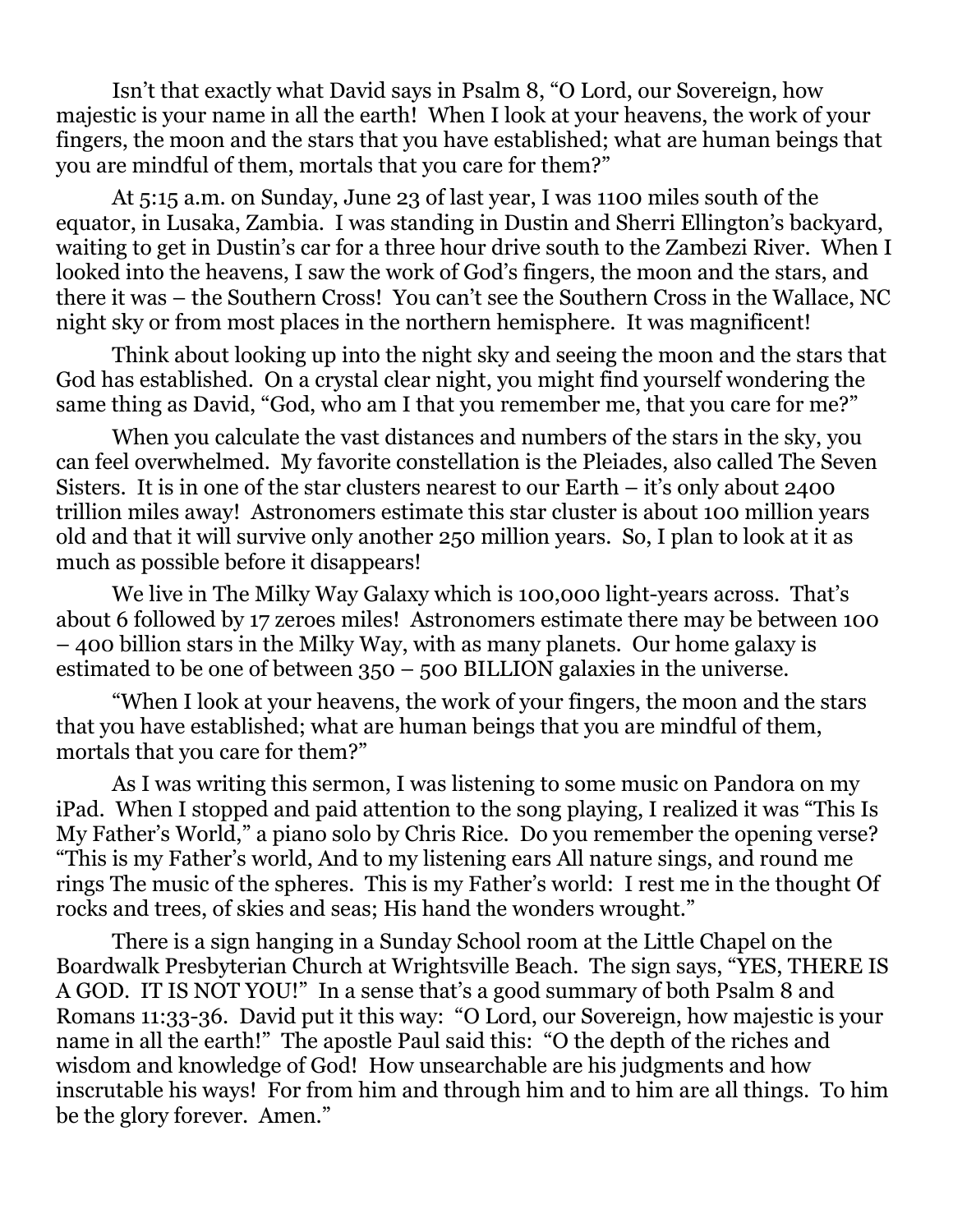One of the core beliefs that matters most in our Reformed Presbyterian faith is that God is God and we are not. Here's a story that gets that point across: One day a group of scientists got together and decided that humans had come a long way and no longer needed God. So they picked one scientist to go and tell God that they were done with him.

The scientist walked up to God and said, "God, we've decided that we no longer need you. We're to the point that we can clone people and do many miraculous things, so why don't you just go on and get lost."

God listened very patiently and kindly to the man. After the scientist was done talking, God said, "Very well, how about this, let's say we have a human being making contest." To which the scientist replied, "OK, great!" But God added, "Now, we're going to do this just like I did back in the old days with Adam."

The scientist said, "Sure, no problem," and bent down and grabbed himself a handful of dirt. God just looked at him and said, "No, no, no. You go get your own dirt!"

We could look at the heavens, the work of God's fingers, the moon and the stars that God has established, calculate the mind-boggling distances in our universe, and very logically come to the conclusion that we are nothing. But that's not the answer to David's question, "What are we that you remember us and care for us?" Remember what he said? "Yet you have made them a little lower than God, and crowned them with glory and honor." God has given us a place of honor and responsibility in this marvelous creation, the work of his fingers. Even as the vastness of the universe overwhelms us on a starry night, we can be amazed and thankful that the God who made the moon and the stars that are trillions of miles away from us, this God is the same God who promised, "I shall be *your* God and you shall be my people."

For four summers I worked for a man named Mel Davis at two different presbytery summer camps. Each year during staff training before the campers arrived, we would learn about creation care and how to teach the campers to respect and take care of God's amazing creation. One week, in our staff worship service, Mel said, "I'm going to begin by reading the creation story." Of course, we were all ready to hear, "In the beginning . . ." And that's exactly what we heard, but not from Genesis 1. Instead, Mel read from John 1, "In the beginning was the Word, and the Word was with God, and the Word was God. He was in the beginning with God. All things came into being through him, and without him not one thing came into being." A little later in John 1, we hear, "And the Word became flesh and lived among us, and we have seen his glory, the glory as of a father's only son."

In his psalm, David celebrates God's majesty and says, "How majestic is your name in all the earth! You have set your glory above the heavens." But, as the gospel of John reminds us, we have seen God's glory revealed in Jesus of Nazareth – in how he lived his life, in what he taught and did, in how he lived among us as one of us, and in his death on the cross for our sins. In the glory of the heavens, the work of God's